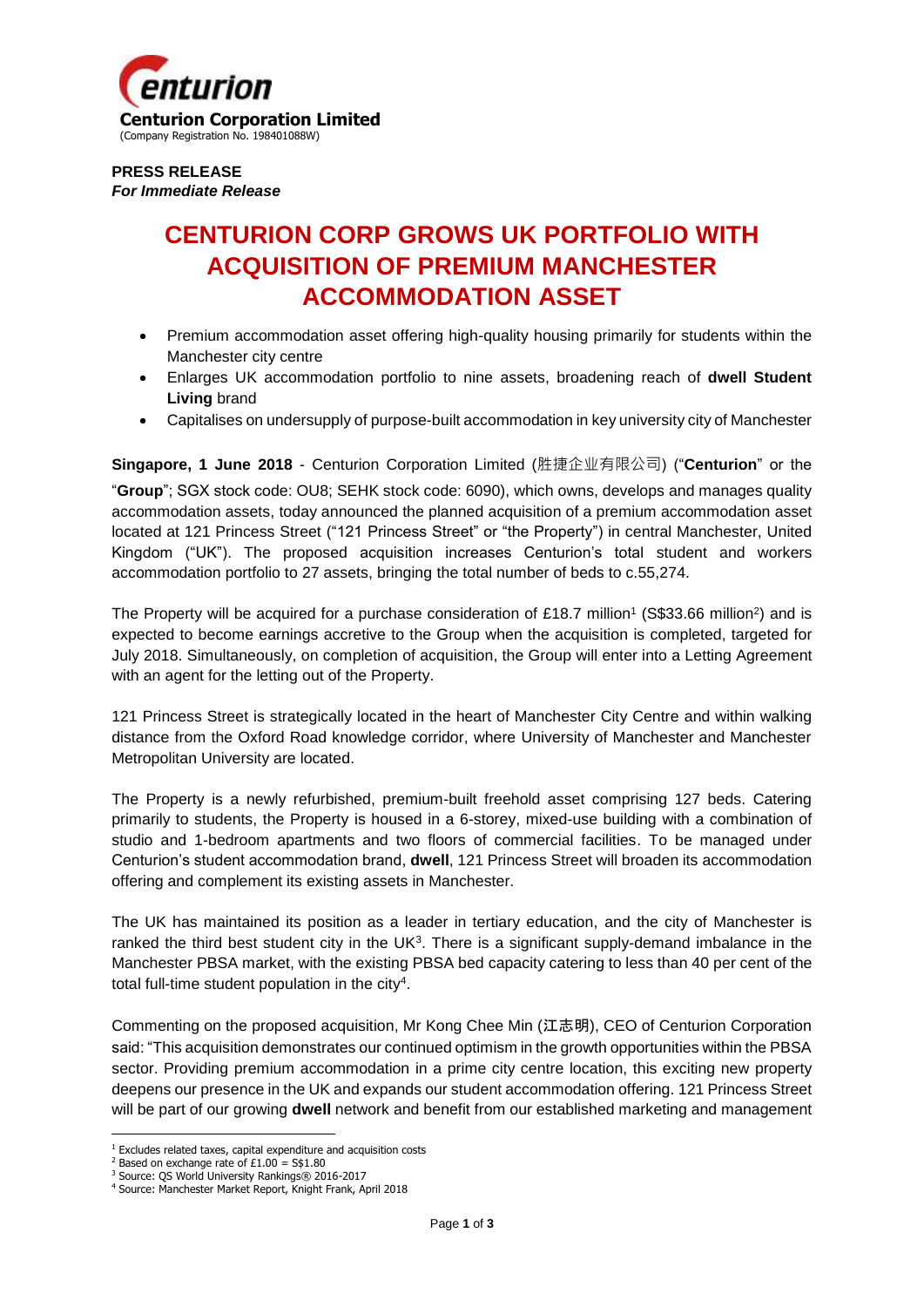

services expertise grown through the years. With a total of 17 assets globally in our newly expanded PBSA portfolio, this acquisition further strengthens Centurion's growth strategy."





## **About Centurion Corporation Limited**

Centurion Corporation Limited ("Centurion" or the "Company" and together with its subsidiaries, the "Group") owns, develops and manages quality, purpose-built workers accommodation assets in Singapore and Malaysia, and student accommodation assets in Singapore, Australia, the United Kingdom ("UK") and the United States ("US").

As at 31 March 2018, the Group owns and manages a strong portfolio of 26 operational accommodation assets totalling c.55,147 beds. With projects currently under development and undergoing asset enhancement works, the Group's portfolio of accommodation assets is expected to grow to c.68,287 beds by FY2020.

With global reach and a clear growth strategy to actively enhance and manage its assets, identify strategic acquisitions and joint ventures, as well as develop customised accommodation management services, Centurion is well positioned to become a leading provider of quality, purpose-built accommodation.

For more information, please visit [http://www.centurioncorp.com.sg.](http://www.centurioncorp.com.sg/)

## **Investor and Media Contact**

Investor Enquiries: David Oh Investor Relations Manager [david.oh@centurioncorp.com.sg](mailto:david.oh@centurioncorp.com.sg) +65-6745-3288

Media Enquiries: Klareco Communications Lucy Stewart / Grace Thong [List-Centurion@klarecocomms.com](mailto:List-Centurion@klarecocomms.com) +65-6333-3449